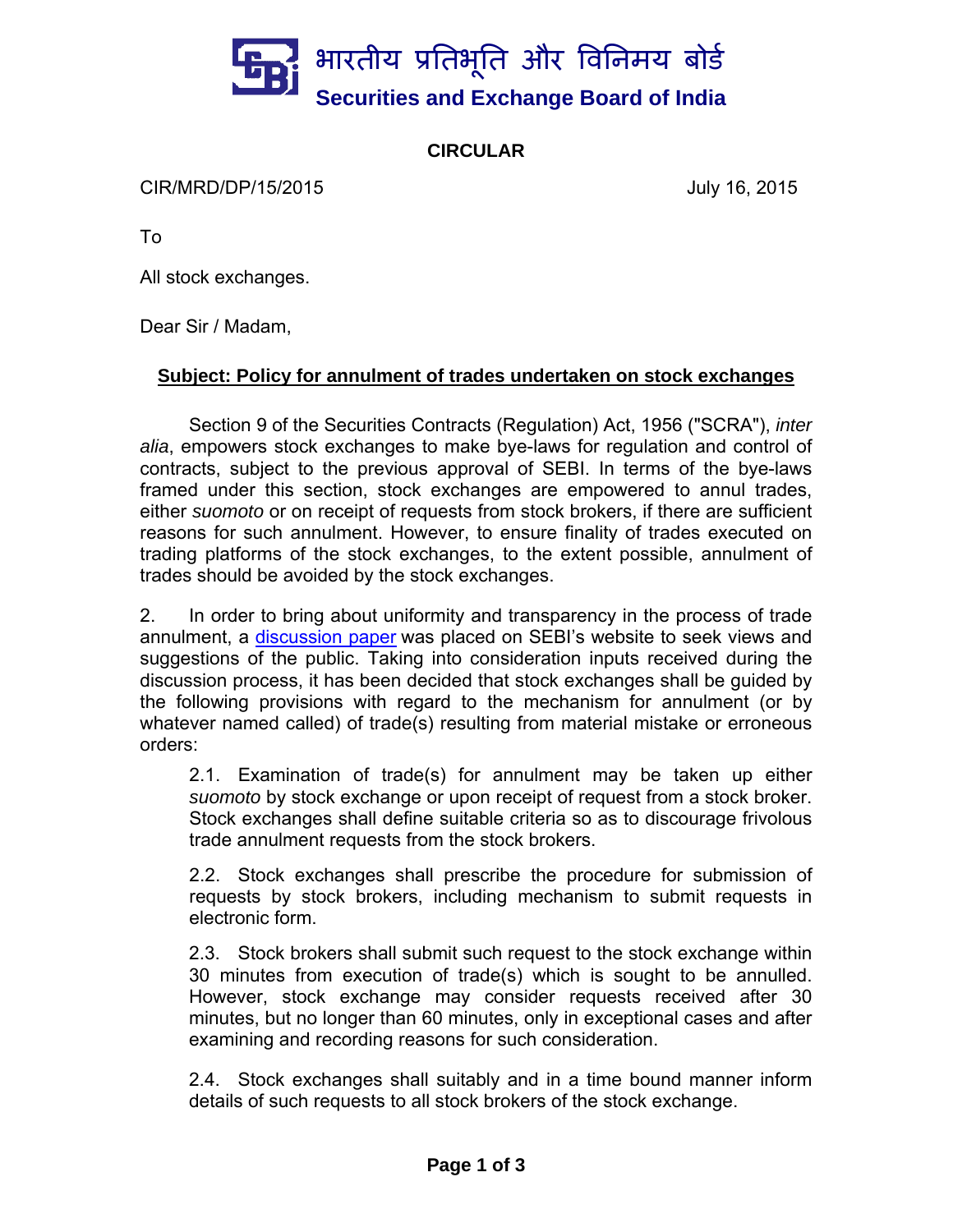

2.5. Stock exchanges shall expeditiously, not later than start of next trading day, examine and decide upon such requests. While examining such requests, stock exchanges shall consider the potential effect of such annulment on trades of other stock brokers/investors across all segments, including trades that resulted as an outcome of trade(s) under consideration.

2.6. As an alternate mechanism, stock exchanges may consider resetting the price of trade(s) under consideration to an appropriate price(s), if price reset is deemed to be a less disruptive mechanism as compared to trade annulment.

2.7. Stock exchanges shall undertake annulment or price reset only in exceptional cases, after recording reasons in writing, in the interest of the investors, market integrity, and maintaining sanctity of price discovery mechanism.

2.8. In cases, wherein request for annulment of trade(s) has been submitted to more than one stock exchange by a stock broker, in respect of similar trades, stock exchanges shall jointly take a decision on such requests.

2.9. Stock exchange shall convey its reasoned decision on annulment of trade(s) or price reset to all counterparties to the trade(s) under consideration. Stock exchange shall also publish details of such decision on its website.

2.10. A mechanism to request a review of the decision taken by the stock exchange shall be provided. To this end, the aggrieved party shall submit such request to the stock exchange before the payout deadline of the trades.

2.11. In the event such review request is received by the stock exchange, the matter shall be referred to stock exchange's independent oversight committee on 'Trading and Surveillance function', as constituted under regulation 29(1) of the Securities Contracts (Regulation) (Stock Exchanges and Clearing Corporations) Regulations, 2012.The payout relating to the settlement of such trades shall be withheld till such review of stock exchange's decision is completed.

2.12. The oversight committee shall expeditiously examine the request of stock brokers and provide its recommendations on the matter within 30 days of receipt of request by the stock exchange. Stock exchange shall convey its decision on the review request of the stock brokers within 2 working days of receipt of the recommendations from the committee. Stock exchange shall also publish details of such decision on its website.